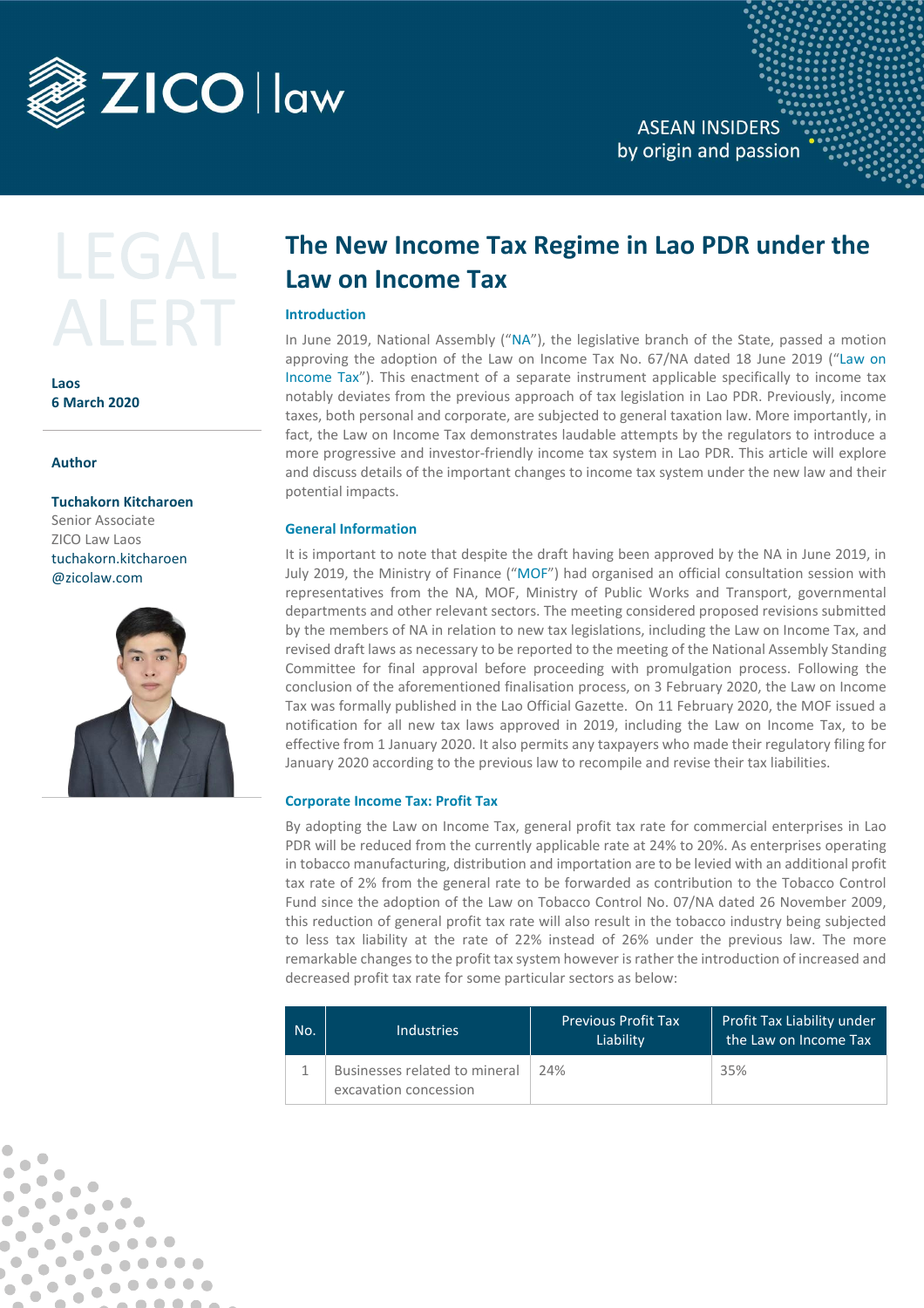| $\mathcal{P}$ | Businesses related to<br>capacity building activities,<br>such as school, training<br>institute, and other<br>educational facilities                                                                         | 24%                                                                                                                                   | 5% after the expiry of tax<br>exemption period under<br>relevant investment<br>promotion laws |
|---------------|--------------------------------------------------------------------------------------------------------------------------------------------------------------------------------------------------------------|---------------------------------------------------------------------------------------------------------------------------------------|-----------------------------------------------------------------------------------------------|
| 3             | Businesses related to the<br>establishment of advance<br>medical hospital, medicine<br>and medical equipment<br>manufacturing factory, and<br>treatment by, and<br>manufacturing of,<br>traditional medicine | 24%                                                                                                                                   | 5% after the expiry of tax<br>exemption period under<br>relevant investment<br>promotion laws |
| 4             | Businesses related to new<br>innovative and eco-friendly<br>technology application,<br>efficient use of natural<br>resource and clean energy<br>in production activities                                     | 24%                                                                                                                                   | 7% after the expiry of tax<br>exemption period under<br>relevant investment<br>promotion laws |
| 5             | <b>Businesses of listed</b><br>company in security<br>markets                                                                                                                                                | 5% deduction from<br>general rate (24%) for a<br>period of four years after<br>the registration date and<br>general rate then applies | 13% for four years after<br>the registration date and<br>general rate then applies            |

 $\bullet$   $\bullet$   $\bullet$ 

 $\bullet$ 

 $\bullet$ 

 $\bullet$ 

 $\bullet$ 

 $\bullet$ 

 $\bullet$ 

 $\bullet$ 

 $\bullet$ 

 $\bullet$ 

 $\bullet$  $\bullet$ 

 $\bullet$ 

 $\bullet$ 

 $\bullet$ 

 $\bullet$ 

 $\bullet$ 

 $\bullet$ 

 $\bullet$ 

 $\bullet$ 

 $\bullet$ 

 $\bullet$ 

 $\bullet$ 

 $\bullet$ 

 $\bullet$ 

 $\bullet$  $\bullet$ 

 $\bullet$ 

 $\bullet$ 

 $\bullet$ 

 $\bullet$ 

 $\bullet$ 

 $\bullet$ 

 $\bullet$ 

 $\bullet$  $\bullet$ 

 $\bullet$ 

 $\blacksquare$ 

 $\bullet$ 

 $\qquad \qquad \blacksquare$ 

 $\bullet$  $\bullet$ 

 $\bullet$ 

 $\bullet$ 

 $\begin{array}{ccc} \bullet & \bullet & \bullet \\ \bullet & \bullet & \bullet \end{array}$  $\bullet$ 

 $\blacksquare$ 

 $\bullet$   $\bullet$ 

 $\bullet$ 

 $\bullet$ 

 $\bullet$   $\bullet$ 

 $\bullet$ 

 $\bullet$ 

 $\begin{array}{c} \bullet & \bullet & \bullet \\ \bullet & \bullet & \bullet \end{array}$ 

| No.           | <b>Industries</b>                                        | <b>Previous Compulsory</b><br><b>Profit Tax Liability</b> | <b>Compulsory Profit Tax Liability</b><br>under the Law on Income Tax |
|---------------|----------------------------------------------------------|-----------------------------------------------------------|-----------------------------------------------------------------------|
| 1             | Agricultural and<br>handicraft<br>manufacturing business | 3%                                                        | 7%                                                                    |
| $\mathcal{L}$ | Industrial manufacturing<br>and processing activities    | 3%                                                        | 10%                                                                   |
| 3             | <b>Trading activities</b>                                | 5%                                                        | 15%                                                                   |
| 4             | Services activities                                      | 5% to 25%<br>depending on<br>activities                   | 15%                                                                   |

The rates of compulsory profit tax, also sometimes referred to as deemed profit tax, to be levied on annual gross income of businesses operating without proper account book and nonresidential entities that accrue income in Lao PDR are also drastically increased in several sectors as below:

Although there are some activities that benefit from the imposition of a flat compulsory profit rate in service sector, such as entertainment, land development and brokerage services, in general, the compulsory profit rates under the Law on Income Tax negatively impact business units.

 $\bullet$ 

 $\bullet$ 

 $\bullet$ 

 $\blacksquare$ 

 $\blacksquare$  $\bullet$  $\bullet$  $\bullet$  $\blacksquare$ 

 $\begin{smallmatrix} 0 & 0 & 0 & 0 & 0 & 0 & 0 \\ 0 & 0 & 0 & 0 & 0 & 0 & 0 \\ 0 & 0 & 0 & 0 & 0 & 0 & 0 \\ 0 & 0 & 0 & 0 & 0 & 0 & 0 \\ 0 & 0 & 0 & 0 & 0 & 0 & 0 \\ 0 & 0 & 0 & 0 & 0 & 0 & 0 \\ 0 & 0 & 0 & 0 & 0 & 0 & 0 \\ 0 & 0 & 0 & 0 & 0 & 0 & 0 \\ 0 & 0 & 0 & 0 & 0 & 0 & 0 \\ 0 & 0 & 0 & 0 & 0 & 0 & 0 \\ 0 &$ 

**......** 

 $\bullet$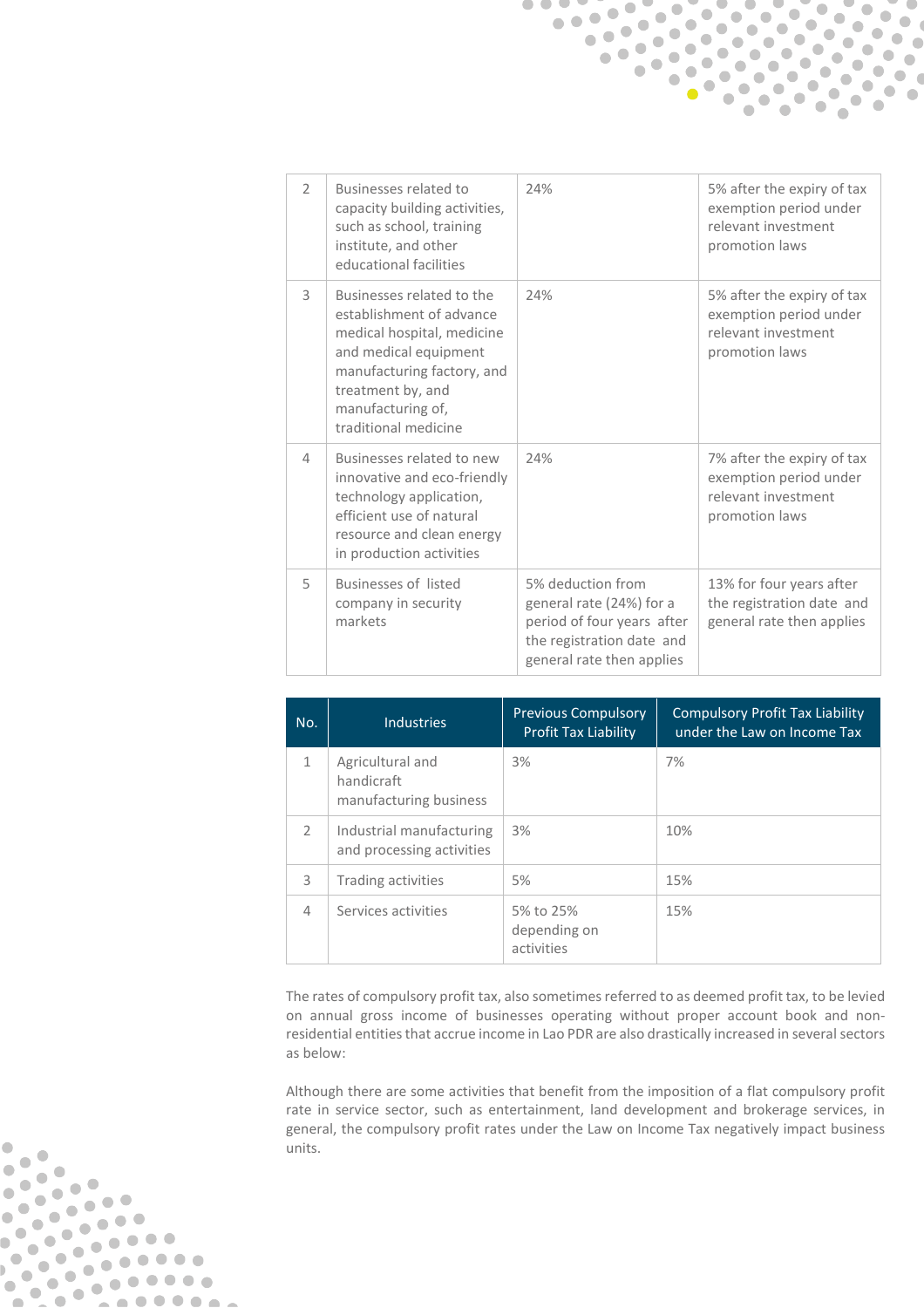

It does not take into account foreign entities generating income in Lao PDR, particularly in trading, manufacturing, logistics and plantation industries, which will be subjected to a significantly higher compulsory tax rate in comparison to the rate under the previous law if compulsory profit tax rate is to be applied. There is also no fixed compulsory profit tax rate specifically applicable to foreign importers, which were subject to the flat compulsory profit tax of 10% under the Tax Law. As importation may be considered trading businesses, it is likely that a flat rate of 15% of annual profit which applies to all trading and service activities will also be applicable to foreign importers. This more aggressive use of compulsory profit tax rate may be interpreted as an attempt of the regulators to encourage proper bookkeeping by local businesses and promote direct investment of foreign traders to further transparency in the tax administration.

Instead of requiring business units to file profit tax declaration on a quarterly basis, the Law on Income Tax merely requires that profit tax be filed twice a year on or before 20 July of the fiscal year and 20 January of the year following the end of the fiscal year. One may thus expect that business units will incur less expenses in managing their profit tax liabilities.

Overall, the changes to the profit tax systems demonstrates a more proactive approach by regulators in the utilisation of profit tax system as an administrative tool for controlling and encouraging behaviours of business units. The system aims to create a more simplistic approach to profit tax administration.

### **Personal Income Tax: Income Tax**

 $\overline{\phantom{a}}$ 

 $\bullet$ 

 $\bullet$  $\bullet$ 

 $\bullet$  $\bullet$ 

 $\bullet$  $\begin{array}{ccc} \bullet & \bullet & \bullet \\ \bullet & \bullet & \bullet \end{array}$  $\bullet$ 

 $\bullet$  $\overline{\phantom{a}}$ 

 $\blacksquare$ 

 $\blacksquare$  $\bullet$  $\bullet$  $\bullet$  $\frac{1}{2}$ 

 $\sqrt{2}$ 

**.....** 

The Law on Income Tax also introduces several alterations to the income tax system. In the salary tax system, the range of tax rate in the progressive income tax rate is amended from 0%- 24% to 0%-25%. However, the more important change to salary tax calculation is the new allocation of tax base. The amount of taxable income exempted from taxation in salary tax system is increased from LAK1,000,000 to LAK1,300,000. The gap for each tax base level is also widened greatly under the new Law on Income Tax in comparison to the calculation basis previously adopted under the Tax Law (Amend) No. 70/NA , dated 15 December 2015 ("Tax Law"). Ultimately, although the maximum tax rate is increased, the actual tax obligations of individuals with taxable income under salary tax, especially low to middle income earners, will be notably lower in comparison to their current salary tax liability, thereby rendering salary tax a more advance tax system for wealth distribution in Lao PDR.

Taxation on other types of income is also simplified by the imposition of flat rate ranging from 1%-10% depending on source of the taxable transactional income. This means that the Law on Income Tax indirectly abandons the previous approach under the Tax Law which affords preferential taxation to some transaction, such as land-related or share transfer transaction, by levying tax on the difference between original acquisition price and sale price rather than total income from transaction, if relevant parties can provide proof of original acquisition price. In this respect, although flat rate on total transactional amount would support the creation of a more simplistic and transparent tax administration, the risk of imposition of excess taxation on a single transactional amount may potentially be escalated resulting in greater reluctance of tax payer to duly observe their income tax liabilities. Trade-off between simplicity and risk of double taxation may need to further be considered.